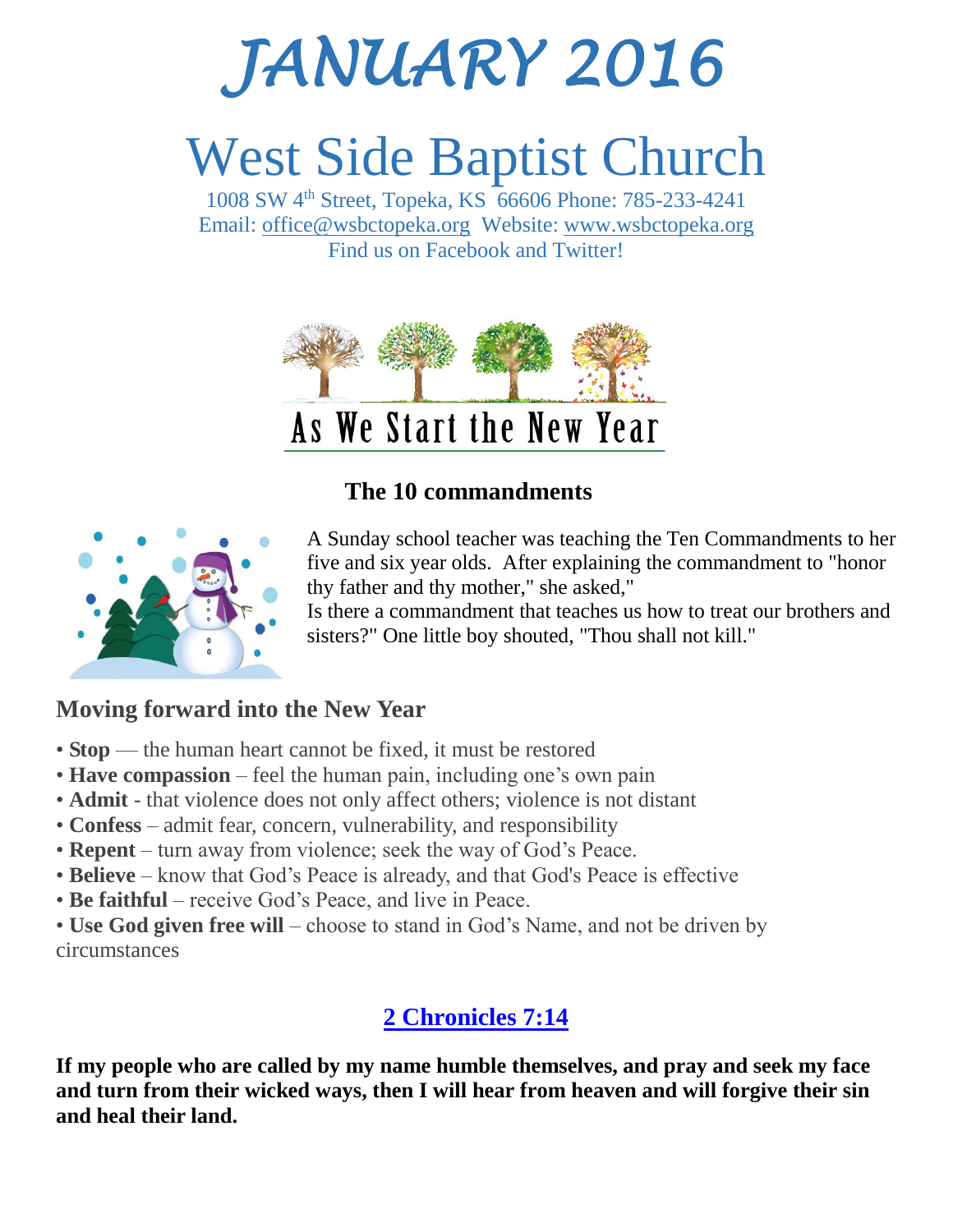#### **New Year**

As we enter 2016 here at West Side Baptist Church, there is excitement about moving forward. Serving on the Pastoral Search Committee during 2015 was a blessing. With the help of the church membership we put together our profile that helped the candidates know who we are and what ministries we are involved with. In December we had our Candidate weekend on December 19-20 and as you all know by now, we called Pastor Ivan Greuter and he accepted the call. This brings even more excitement! He will start February 1st, 2016. I know that the church has appreciated all that Pastor Gordon and Linda have done this past year. They have been a blessing



to us all. 2016 promises to be another busy year for West Side. As we approach everything we do, we should ask the question does this fit with our Vision and Purpose. The vision of West Side Baptist Church shall be that we commit ourselves to continual personal growth, reaching out to win and nurture others in the love of Jesus Christ. The purpose of West Side Baptist Church shall be that as the people of God, worshipping Him, inviting others to know Jesus Christ as Savior, growing in Christ, and ministering to all with love, we shall live in obedience to the will of God in every relationship. I'm excited to welcome the Greuter family to Topeka and to West Side Baptist Church. To close, let's continue to approach everything we do with a servant's heart. Keep West Side Baptist in your prayers and get excited! Amen!

~ Brice Smith, Moderator

#### **More about Dr. Greuter**

More about Dr. Greuter: A native of Nebraska, Ivan grew up on the Great Plains where he received his faith and call to the ministry at an early age. After graduating with a Bachelors of Arts in Psychology from Ottawa University in 1995, he earned the Master of Divinity in Pastoral Care and Counseling (1999) and the Master of Arts in Theological Studies (2002) degrees at Northern Baptist Theological Seminary, Lombard, Illinois. He was ordained to the ministry by the American Baptist Churches USA in 1999. Ivan graduated from the University of Dubuque Theological Seminary in Iowa with a Doctor of Ministry degree in 2014. His dissertation was: "Searching For God When You Have Lost Your Dogma: The Promise of New Life for an American Baptist Congregation by Increasing Passionate Spirituality through Devotional Consideration of the Doctrine of the Trinity and Natural Church Development." Dr. Greuter has previously served the First Baptist Church of Wood River, Illinois (1999-2006) before joining the staff at Central Baptist Church (2006-present). Ivan's wife, Rexanne, is a substitute teacher. They have three children: David is 9 years old, Macy is 12 years old, and Jessa is 14 years old.

Please give the Greuter's a warm, West Side welcome when they arrive! We are so blessed to have them coming to serve the Lord in this church and neighborhood. They are all delightful people who love Jesus and want others to know Him as well.

 $\sim$  Jim Goodnow Chair, West Side Baptist Search Committee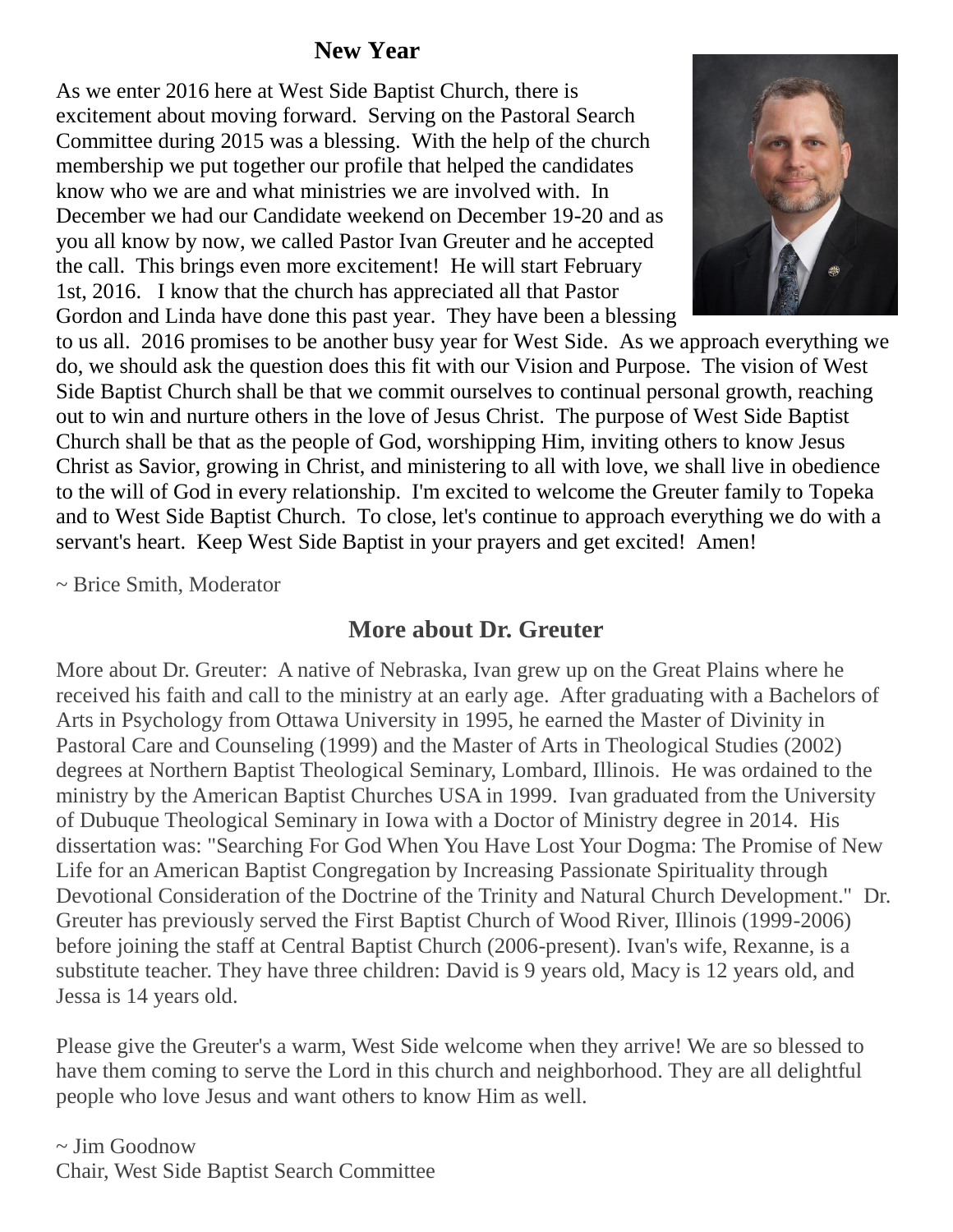#### **Our Church Finances**

This is a general overview of our church finances through the end of November. The year-end review will be part of the annual report that will be distributed at our annual meeting later this month.

- At the end of November we were at 91.6 % of the budget year.
- Our income was \$204,863.09 or 75.9 % of what was budgeted. I'm pleased to report that we have already received \$7,630.25 more in offerings than what was budgeted for the entire year and have not had to use any of our investment dollars this year.
- We now have \$2,485 that has been donated specifically earmarked for the new carpet. The carpet bill was: \$6,631.99. The carpet was paid with the remainder taken out of the checking account. We continued to collect offerings designated for the carpet until the end of the year to offset the cost.
- Our expenses to date were \$187,945.47 or 69.63% of what was budgeted. Our lower expenses have been mainly due to our interim contract with ABCCR being much less than what we would have been paying for a full time pastor.
- When you compare income with expenses, we have \$16,917.62 more in income over receipts for the year to date. We continue to have good cash flow.
- We had \$14,806.46 in the checking account as of the end of November.
- The 2016 budget was approved at the December  $6<sup>th</sup>$  breakfast business meeting. The final copy of the budget will be part of our annual report which will be available by our January business meeting. If you are unable to attend the meeting and would like a copy of the annual report, please contact the church office.
- ~ Nancy Lindberg, Treasurer

#### **Missions Trip in January**

Our next mission trip to the Bethel Neighborhood Center in Kansas City will be on Friday, January 29th. Those who wish to help Pat Carpenter and Marty Rosa prepare the meal earlier that day should let them know to expect you. For anyone who would like to go with us, we will leave in the church van at 4:00 p.m. We should return about 8:00 p.m. If you'd like to know more about our mission work at Bethel, please contact Nancy Lindberg.

~ Nancy Lindberg. Treasurer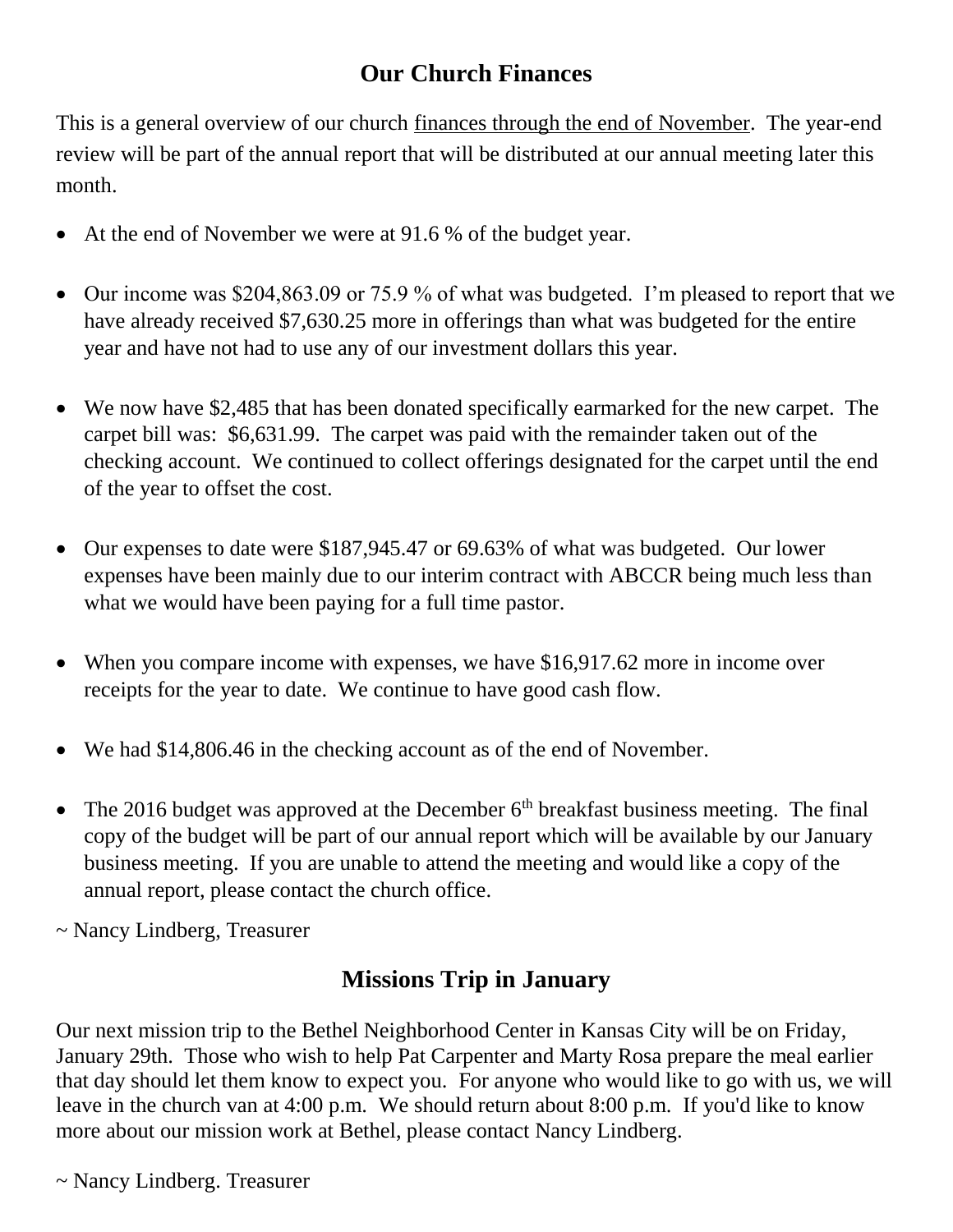#### **BIBLE BOOK FOR THE MONTH: MARK**

As you read the beginning words of Mark in Peterson's "The Message" you can almost see and hear the town crier coming down the street swinging his lantern.

"Hear Ye! Hear Ye!" "The good news of Jesus Christ!-- The Message!—begins here"! What a single sentence introduction and Mark never digresses in this message to the world. In Peterson's words, "An event has taken place that radically changes the way we look at and experience the world, and he can't wait to tell us about it. There's an air of breathless excitement in nearly every sentence…The sooner we get the message, the better off we'll be, for the message is good, incredibly good: God is here, and He's on our side." N.T. Wright, an outstanding Biblical scholar says of Mark, "…Mark's gospel …certainly has all the zip and punch of a quick, hasty story that's meant to grab you by the collar and make you face the truth about Jesus, about God, and about yourself."

William Barclay, an earlier Biblical scholar, gave the following characteristics of Mark's gospel. "Mark's aim was to give a picture of Jesus as he was. He never forgot the divine side of Jesus. To Mark, Jesus was not simply a man among men; he was God among men. No gospel gives such a human picture of Jesus. It is in Mark's gospel that we get a picture of a Jesus of like passions with us. One of the great characteristics of Mark is that over and over again he inserts the little vivid details into the narrative which are the hall–mark of an eye witness."

As you read this incredible book, notice how Mark stresses facts and actions rather than theory or topics. It is almost like he is stumbling over himself to give us the wonderful news, the world changing news. Mark stresses the miracles. Is he trying to focus us on the miraculous things this new person on the scene can do in and with our lives? Mark shows Jesus as a person of action and authority. How much Mark packs into this, the shortest of the Gospels.

The beginning of Mark reminds me of a theme for one of our fellow Central Region churches in Winfield. On their Newsletter are the bold words, "Go forth in Winfield and tell the Good News!"

Mark tells us that "God is here right now, and on our side, actively seeking to help us in the way we most need help—this qualifies as news…He doesn't want to waste a minute of these precious lives of ours ignorant of this most practical of all matters—that God is passionate to save us.

Let Mark carry you along in his enthusiasm to share the story of this amazing person called Jesus! Let Mark pull you into the good news!

#### ~Almira Collier